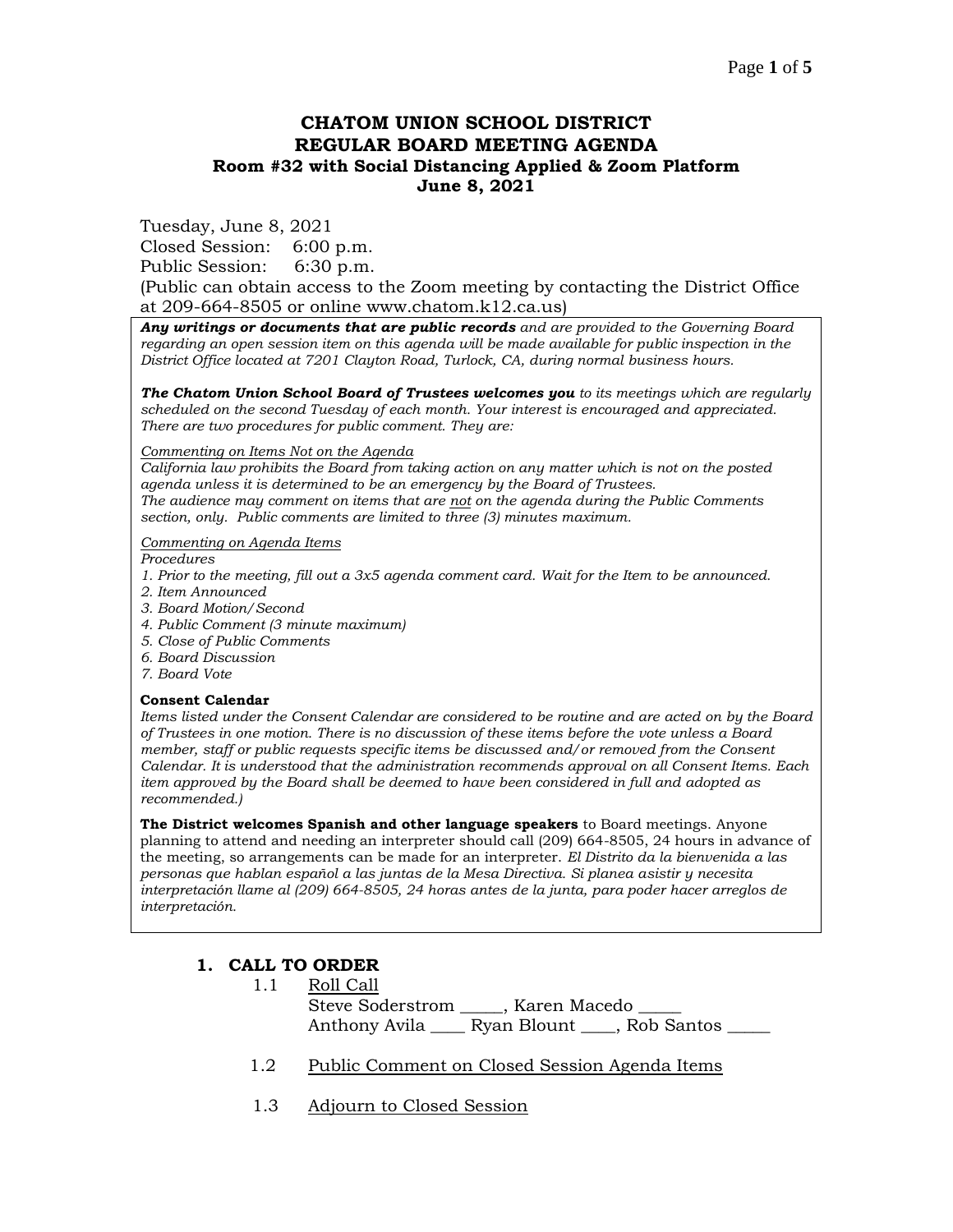# **2. CLOSED SESSION**

*Disclosure of Items Discussed in Closed Session (Gov. Code 54947.7)*

- 2.1 Public Employee Appointment
	- 2.1.1 SDC/Resource
	- 2.1.2 Temporary Intervention Teacher 10 hours a week
	- 2.1.3 Summer School 6-8
	- 2.1.4 Summer Food Service Program
		- (1) Food Service Site Monitor
		- (1) Food Service Site Supervisor
		- (3) Food Service Worker I
	- 2.1.5 Paraeducator 7.0 hours
	- 2.1.6 Paraeducator 5.0 hours
	- 2.1.7 Custodian 5 hours
	- 2.1.8 Custodian 4 hours
	- 2.1.9 Yard/Cafeteria Supervisor 1.5 hour
	- 2.1.10Yard/Cafeteria Supervisor 1 hour
	- 2.1.11 Request Authority for the Superintendent to Continue to Hire Vacant Certificated and Classified Staff Members that are Time Sensitive to the Start of School Under the Direction of the Board President or Board Representative
- 2.2 Public Employees Discipline/Dismissal/Release/Non- reelection/Leaves of Absence/Resignation/Retirements And Resolution Regarding Reduction or Discontinuance of Source (Gov. Code 44949 (e) and Gov. Code 44955)
- 2.3 Adjournment Back to Public Session

### **3. OPEN SESSION: CALL TO ORDER**

- 3.1 Roll Call Steve Soderstrom \_\_\_\_\_, Karen Macedo Anthony Avila \_\_\_\_ Ryan Blount \_\_\_, Rob Santos \_\_\_\_
- 3.2 Flag Salute
- 3.3 Report from Closed Session
- 3.4 Approval of Agenda

## **4. CONSENT CALENDAR**

- 4.1 Board Minutes
- 4.2 Fiscal Services Warrants/Payroll
- 4.3 Declaration of Obsolete Items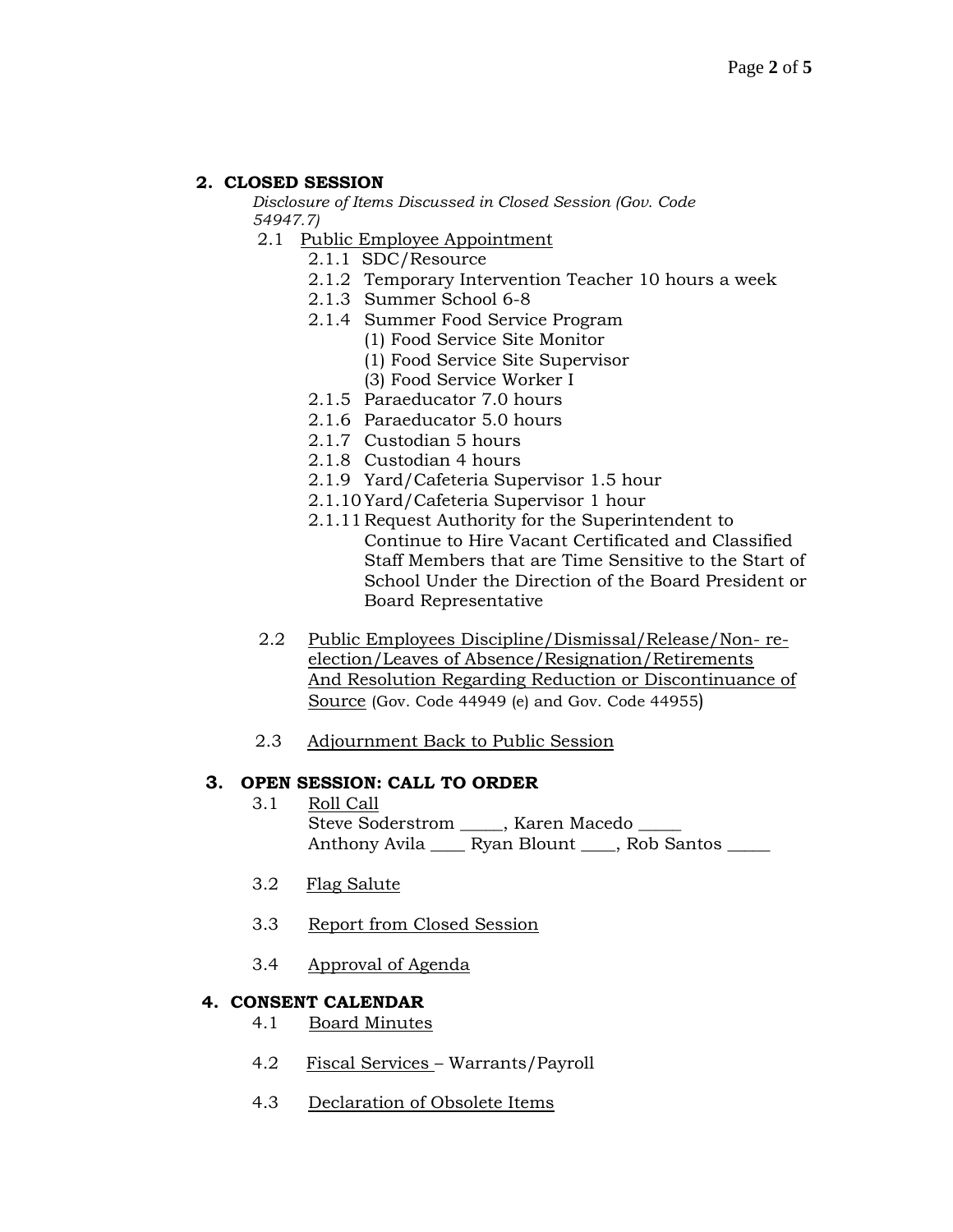# 4.4 Collection of Developer Fees

- 4.5 Consider Renewal of Annual Maintenance Agreement for Ray Morgan Company Copier
- 4.6 Consider Renewal of StanWait Program with Stanislaus County Office of Education for Chatom State Preschool
- 4.7 Consider Renewal of Stanislaus County SARB Services
- 4.8 Consider Renewal of DataPath Services Contract
- 4.9 Consider Renewal of AERIES Student Information System Contract
- 4.10 Consider Renewal of CSM Consulting, Inc. Contract
- 4.11 Consider Renewal of Nutrikids Heartland Contract
- 4.12 Consider Renewal of CLM MealTime Contract
- 4.13 Consider Renewal of EdJoin Services
- 4.14 Consider Renewal of Worker's Compensation Annual Certification Pursuant to Education Code 42141 (c)

### **5. PUBLIC COMMENT/RECOGNITION/COMMUNICATION**

- 5.1 Public Recognition
	- 5.1.1 Community Support and Donations
		- Justin and Fatima Gioletti Donation of Mountain View sign and landscape materials
		- Matt and Candace Gonsalves Donation of Mountain View sign lettering and installation
		- Andy Souza of Andy Souza Masonry- Donation of labor to build Mountain View sign
		- Westside Landscape Donation of Mountain View graduation plants

### **6. INFORMATION**

- 6.1 Calendar of Events
- 6.2 Board Financial Summary Report
- 6.3 Communication from Stanislaus County Office of Education Regarding Second Interim Report
- 6.4 2020-2021 Local Indicator Data Report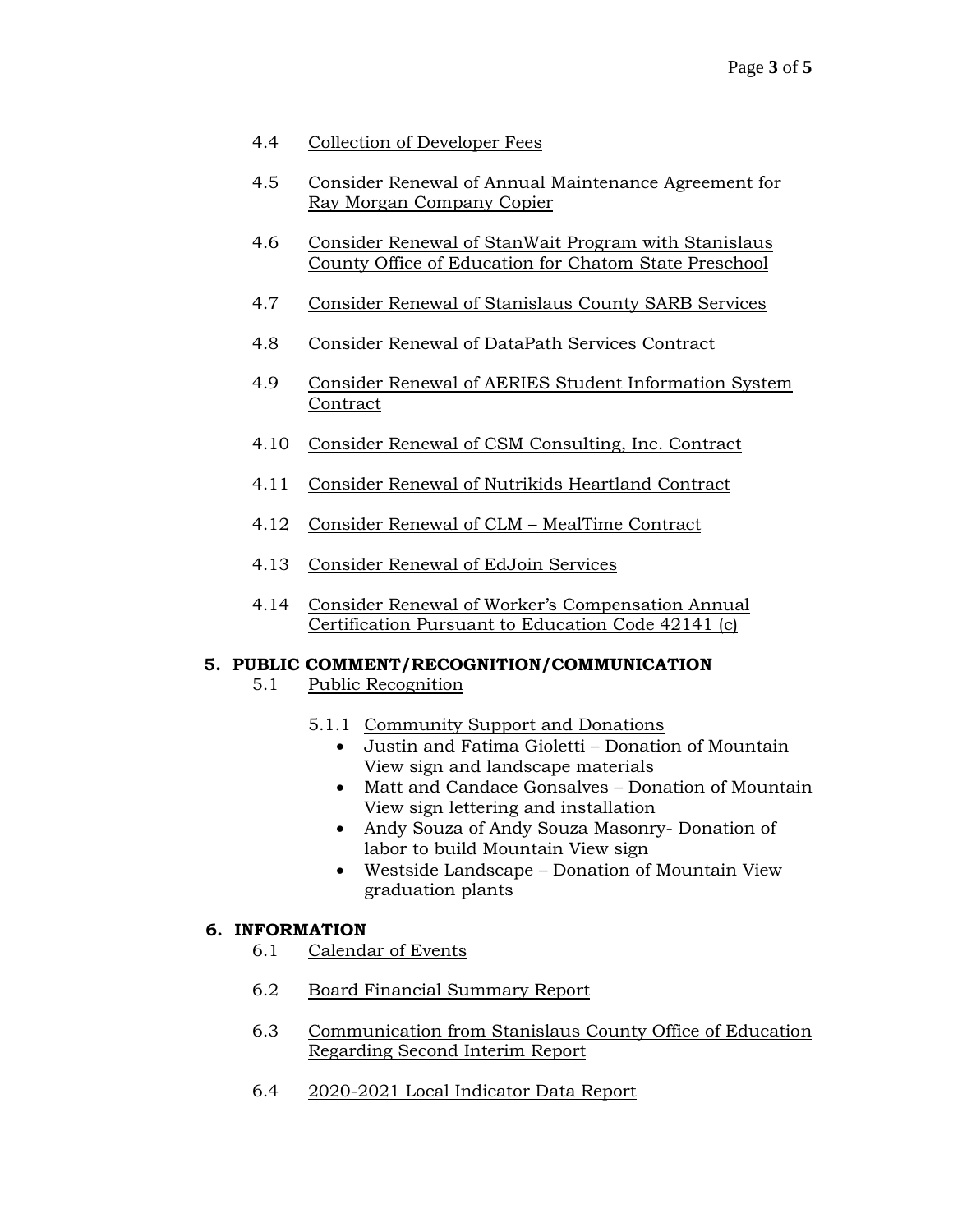6.5 Program Reports: Chatom Union School District Chatom Elementary School Mt. View Middle School Chatom State Preschool

# **7. ACTION**

- 7.1 Consider Approval of Resolution #06-08-21-01 to Enter Into Agreement with the California Department of Education for Child Development Services
- 7.2 Consider Approval of Chatom State Preschool Interior Paint Bids
- 7.3 Consider Approval of Mountain View 2021-2022 Fundraising Proposal
- 7.4 Consider Approval of Chatom Elementary 2021-2022 Fundraising Proposal
- 7.5 Consider Approval of Chatom Elementary School Plan for Student Achievement
- 7.6 Consider Approval of Mountain View School Plan for Student Achievement
- 7.7 Consider Approval of Annual Title III Local Plan Update
- 7.8 Consider Approval of the Tentative Agreement Between the Chatom Union School District and CSEA and Its Chatom Chapter #585
- 7.9 Proposed 2021-2024 Local Control Accountability Plan and Annual Update
	- 7.9.1 Open Public Hearing
	- 7.9.2 Public Comment
	- 7.9.3 Close Public Hearing
- 7.10 Proposed Adoption of 2021-2022 Budget
	- 7.10.1 Open Public Hearing
	- 7.10.2 Public Comment
	- 7.10.3 Close Public Hearing
- 7.11 Consider Approval of Resolution #06-08-21-02 Authorizing End-of-Year Transfers
- 7.12 Consider Approval of Revolving Cash Fund and Authorized Signatures